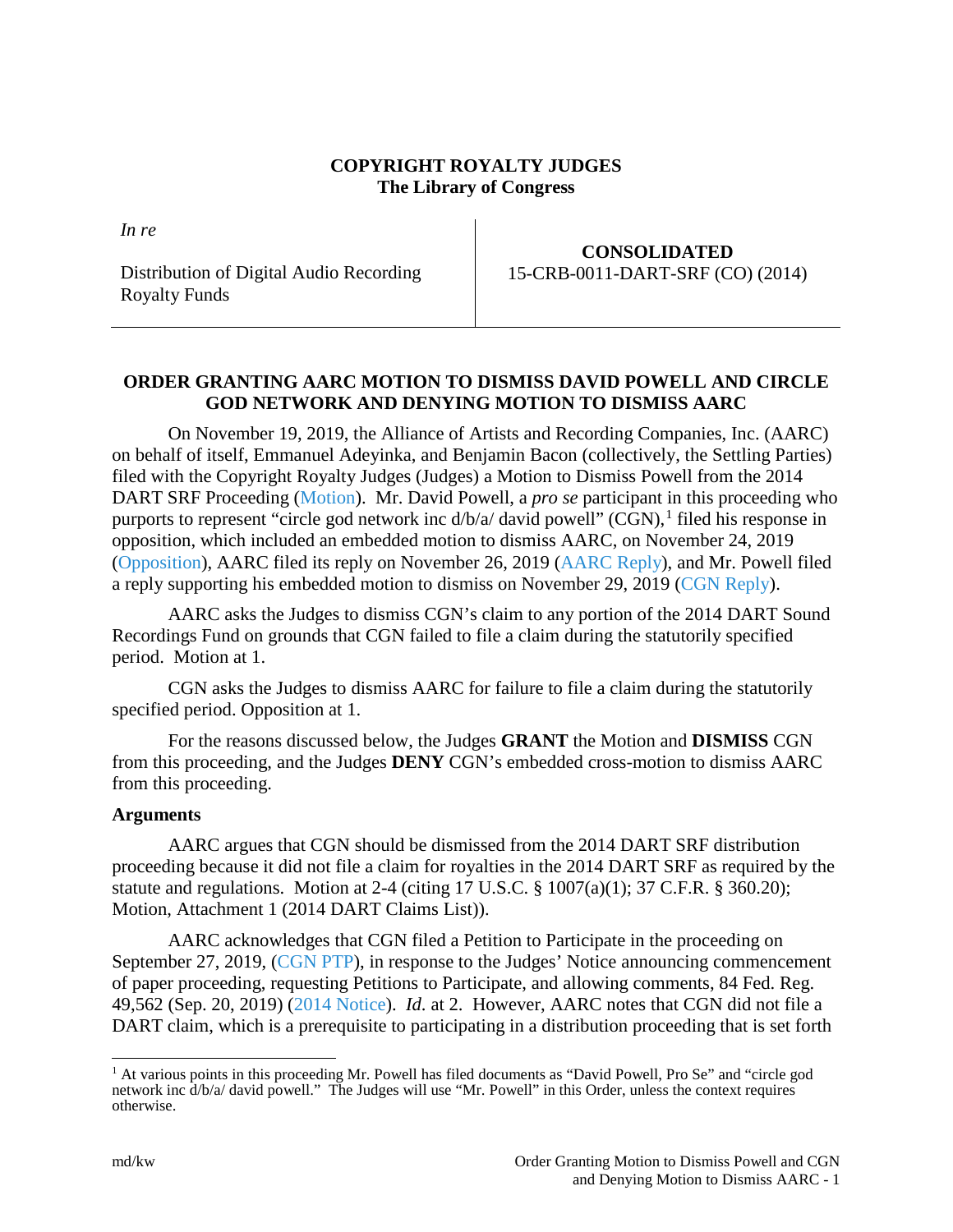in the statute as well as relevant regulations. *Id*. at 2-3 (citing 17 U.S.C. §§ 1003-1007; 37 C.F.R. § 360.21).

The Opposition does not address CGN's failure to file a claim by the due date. CGN's Opposition asks the Judges to dismiss AARC, and indicates that AARC failed to comply with the deadline for filing a claim for the 2014 DART proceedings. Opposition at 1-2.

In its Reply, AARC notes that CGN did not address CGN's failure to file a timely claim, as set forth in the statute and regulations. AARC Reply at 2. AARC adds that CGN's allegation that AARC did not file timely claims is refuted by the CRB's records, which show that AARC filed claims for royalties in the Featured Artist Subfund and Copyright Owners Subfund of the 2014 DART Sound Recordings Fund on February 27, 2015, with timely supplementary claims filed on March 2, 2015. AARC Reply at 2-3 (citing 37 C.F.R. § 360.24(c) (2015)); *see* AARC Reply, Attachments 1-3).

CGN's Reply contains no arguments or evidence that the Judges are able to discern which have any bearing on the issues raised in the Motion or the AARC Reply. *See generally* CGN Reply.

#### **Discussion**

The Copyright Act (Act) provides that a prerequisite to establishing entitlement to royalty payments is that a party claiming entitlement "has filed a claim under section 1007." 17 U.S.C. § 1006(a)(2). To file a valid DART claim, an interested copyright party "shall file with the Copyright Royalty Judges a claim for payments collected during the preceding year" during the first 2 months of each calendar year. 17 U.S.C. § 1007(a)(1). The Judges' procedural regulations implement this requirement, stating that "[n]o royalty payments for the previous calendar year will be distributed to any interested copyright party who has not filed a claim to those royalty payments during January or February of the following calendar year." 37 C.F.R. § 360.21(b).

The Copyright Royalty Board (CRB) final 2014 DART Claims List [\(2014 DART Claims](https://app.crb.gov/case/viewDocument/20099)  [List\)](https://app.crb.gov/case/viewDocument/20099) does not list any claim filed by Mr. Powell or CGN. The Judges find that neither Powell nor CGN filed a timely claim to the 2014 DART funds.

By contrast, the CRB records of DART claims demonstrate that AARC filed timely claims to the 2014 DART funds. On March 2, 2015, AARC filed supplementary claims to its February 27 claims. *See* 2014 DART Claims List (claims 21 and 22). The additional claims were timely filed because in 2015, the last day of February fell on a Saturday. The CRB's 2015 regulations detailing "Compliance with statutory dates," stated "Notwithstanding paragraphs (a) and (b) of this section, in any year in which the last day of February falls on a Saturday, Sunday, a holiday, or other nonbusiness day within the District of Columbia or the Federal Government, claims received by the Copyright Royalty Board by the first business day in March, or properly addressed and deposited with sufficient postage with the United States Postal Service and postmarked by the first business day in March, shall be considered timely filed." 37 C.F.R. § 360.24(c) (2015). The first business day in March 2015 was Monday, March 2.